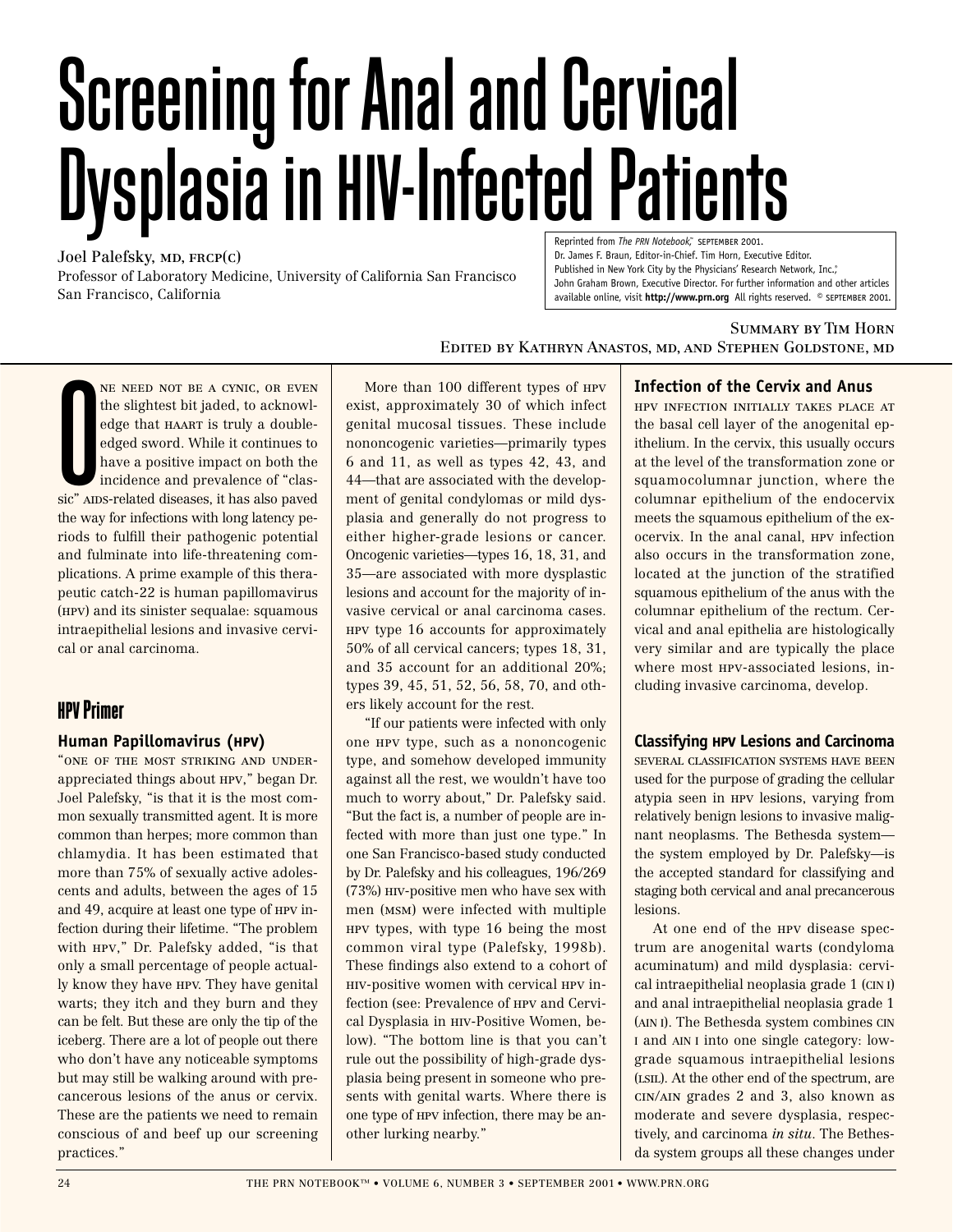

As shown in this illustration, with increasing severity of sil, of either the cervix or anus, the proportion of the epithelium replaced by immature cells with large nuclear-cytoplasmic ratios increases. Invasive cancer probably arises from one or more foci of high-grade SIL (HSIL), as depicted in the drawing by epithelial cells crossing the basement membrane below the region of HSIL. Source: Joel Palefsky, MD, FRCP(C)

high-grade squamous intraepithelial lesion (HSIL). Another cytological classification is that of atypical squamous cells of undetermined significance (ascus), which refers to cells that cannot be classified as either completely normal or dysplastic.

Similarly, different degrees of cervical or anal cancer may be staged using classification systems set up by the International Federation of Gynecologists and Obstetricians (for cervical cancer) and the National Cancer Institute (for anal cancer). The IFGO staging system for cervical cancer and the nci staging system for anal cancer can both be accessed through the nci web site: **http://cancernet.nci.nih.gov**.

## **Cervical Dysplasia and Carcinoma**

#### **General Screening Issues**

since its clinical debut in the 1940s, Papanicolaou (Pap) smear testing has been the gold standard for cytologic screening of the cervix. Although the false-negative

rate of Pap smears in the general population has been reported to be as high as 20% to 45%—one-half of the false negatives are likely because of inadequate specimen sampling and the other half are attributed to failure to identify the abnormal cells or to interpret them accurately—its role in reducing the rates of cervical cancer over the past 50 to 60 years is undisputed. Prior to the introduction of Pap smears, the incidence of cervical cancer was 40–50/100,000 women. More recent data show that the incidence in the United States is approximately 8/100,000 women—a marked improvement—indicating that cervical cancer is, by and large, completely avoidable.

Yet, despite the recognized benefits of Pap smear screening, substantial subgroups of American women have not been screened or are not screened at regular intervals. According to a 1996 consensus statement issued by the National Institutes of Health (nih), one-half of the women with newly diagnosed invasive

cervical carcinoma have never had a Pap smear, and another 10% have not had a smear in the past five years (nih Consensus Statement Online, 1996).

The unscreened populations include older women, the uninsured, ethnic minorities, especially Latinas and elderly African Americans, and poor women—not unlike the populations of women at the greatest risk of hiv infection. One-fourth of the cases of cervical cancer and 41% of the deaths occur in women age 65 and older. Data from the 1992 National Health Interview Survey, conducted by the U.S. Centers for Disease Control (CDC), indicated that one-half of all women age 60 and older have not had a Pap smear in the past three years. Although older women are screened less frequently, they have the same number of recent physician visits as younger women, which indicates the need to educate older women and their healthcare providers about the importance of Pap smear screening. For patients who are not involved in routine screening pro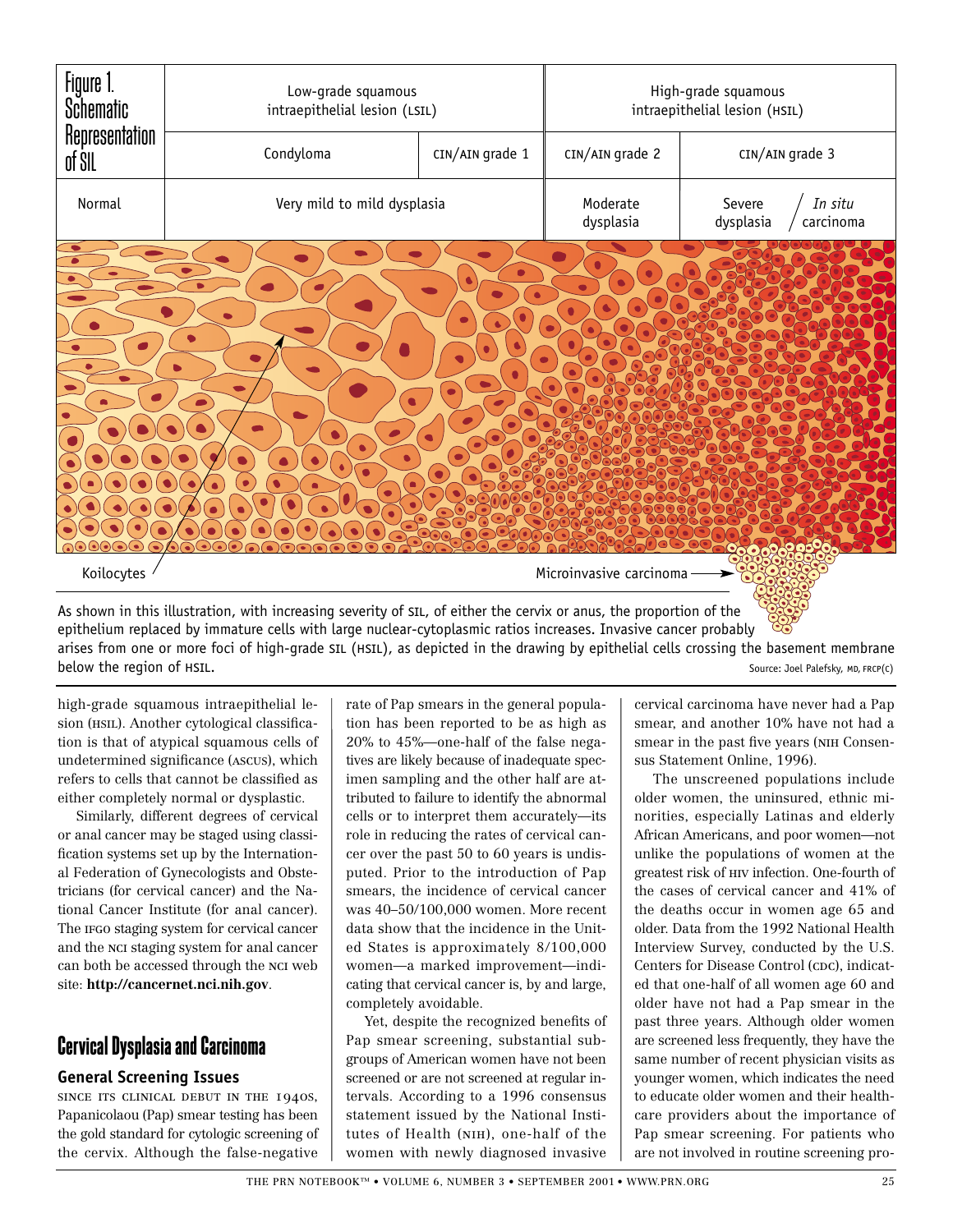grams, any health-care encounter should be an opportunity to obtain a Pap smear and offer other screening modalities.

Pap smears that suggest abnormal cells require further evaluation by colposcopy, colposcopic-directed biopsy, and endocervical curettage. Colposcopy offers direct visualization of the cervix with an opportunity to biopsy sites of abnormality, and the results can be clinically correlated—by assessing characteristic color changes, vascular patterns, and margins—with the results of the Pap smear. Colposcopy-directed biopsy usually provides enough clinical evidence for an accurate diagnosis. If colposcopic evaluation is unsatisfactory or inconclusive, a cervical conization biopsy is required, performed by a loop electrical excision procedure (LEEP), laser, or cold knife.

#### **Prevalence of hpv and Cervical Dysplasia in hiv-Positive Women**

since hiv and hpv are transmitted in somewhat similar fashions, the prevalence of hpv and cervical dysplasia among hiv-infected women would be expected to be relatively high. Data from the Women's Interagency hiv Study (wihs) suggest that this may be true.

With respect to cervical hpv infection, a team headed by Dr. Palefsky employed pcr to check for HPV in cervicovaginal lavage fluid collected from 2015 hiv-infected women and 577 hiv-negative controls (matched for age, drug use, and number of sexual partners) (Palefsky, 1999). Evidence of hpv infection was found in 58% of the hiv-positive women, compared to 26% of the controls.

hiv-positive women participating in the wihs were also more likely to be infected with multiple hpv types. Approximately 42% of the hiv-positive women, compared with 16% of the hiv-negative controls, had evidence of more than one type of hpv in lavage samples. Almost one quarter of the hiv-positive women were infected with three or more types of hpv.

Also of interest was an association between hpv infection, CD4+ cell counts, and hiv-rna levels in the hiv-positive women. As the CD4+ cell count declined, a greater percentage of hiv-positive women were found to have hpv: approximately 45% of women with  $CD4+$  counts  $>500$  cells/mm<sup>3</sup>, 55% of women with CD4+ counts between 200 and 500 cells/mm3 , and 70% of women with  $CD4+$  counts  $<200$  cells/mm<sup>3</sup> had pcR evidence of hpv infection. As for viral load, 71% of hiv-infected women with CD4+ counts above 500 cells/mm3 and plasma hiv-rna levels in excess of 100,000 copies/mL were found to be positive for hpv, compared to 44% of hiv-positive women with similarly high CD4+ cell counts and less than 44,000 hiv-rna copies/mL. These data were recently corroborated by a report presented at the 13th International AIDS Conference in Durban (Sewell, 2000).

The wihs has also demonstrated that hiv-infected women are more likely to have abnormal cervical cytology results (Massad, 1999). An analysis of Pap smears collected from 2054 hiv-positive women and 568 hiv-negative controls yielded a 40% overall prevalence of any type of abnormal Pap result (including ascus) in hivpositive women, compared to an abnormal cytology rate of 17% among otherwise healthy controls. As with rates of hpv infection, rates of abnormal cytology corresponded with CD4+ cell counts in the hivpositive women: approximately 26% of women with CD4+ counts >500 cells/mm3 , 35% of women with CD4+ counts between 200 and 500 cells/mm3 , and 53% of women with CD4+ counts <200 cells/mm3 had abnormal Pap results.

While the coc expanded its case definition of AIDS to include invasive cervical cancer, there hasn't been much in the way of hard evidence to conclude that hiv-positive women do, in fact, have a higher incidence of cervical cancer. While it is likely that hiv-positive women are more likely to develop cervical cancer than their hiv-negative counterparts—given the higher rates of hsil among hiv-positive women—it's not at all clear if hiv-positive women progress faster to cervical cancer. "This is really a tough question to answer, given that we can't very well follow hiv-positive women with high-grade lesions to see how fast they progress to cancer," Dr. Palefsky pointed out. "This would be unethical. If we discover a high-grade lesion, in anyone, we need to treat it, not watch it progress."

A review of New York City AIDS surveillance data collected between 1990 and 1995 found that the observed cervical cancer cases were two to three times higher than the expected number of cases (Chiasson, 1997). Another study reported a higher prevalence of invasive cervical cancer in hiv-positive patients compared with hiv-negative hospitalized patients, particularly among those aged 20 to 34 and

among African-American women and Latinas (Weber, 1998). And in a recent analysis of women in the her study, hiv-positive women had an invasive cervical cancer rate of 144 per 1,000 person-years as compared with 0 per 1,000 person-years in hiv-negative women (Phelps, 2000).

There are also data to suggest that  $HIV$ positive women may see their cervical cancer metastasize to unusual locations (e.g., psoas muscle, the clitoris, and the central nervous system), have poorer responses to standard therapy, and have higher recurrences and death rates, as well as shorter intervals to recurrence or death, compared with hiv-negative women of similar stage (Klevens, 1996; Maiman, 1990).

#### **Guidelines for the Assessment of Cervical sil in hiv-Positive Women**

both the cdc and the agency for health Care Policy and Research recommend that hiv-infected women have a complete gynecologic evaluation, including a Pap smear and pelvic exam, as part of their initial evaluation (see Figure 2). As reiterated by Dr. Palefsky, a Pap smear should be obtained twice in the first year following an hiv diagnosis. If these results are normal, annual examinations are then indicated. However, more frequent Pap smears should be obtained from hiv-positive women with previous abnormal Pap smears (including ascus or low-grade lesions) and after treatment for cervical dysplasia. The American College of Obstetricians and Gynecologists recommends Pap smears every three to four months for the first year after treatment of precancerous cervical lesions, followed by Pap smears every six months.

As for colposcopy, the indications include any cytologic abnormality (including ascus and atypical glandular cells of undetermined significance [agcus]); after treatment of cervical dysplasia; and, perhaps, as an initial screening tool in HIVpositive women with less than 200 CD4+ cells/mm3 . Biopsies should be obtained at the time of colposcopy to confirm cytologic abnormalities.

#### **Treatment Considerations in hiv-Positive Women with Cervical sil**

while low-grade dysplasia generally does not require treatment, given that it typically does not progress to high-grade dysplasia or cervical cancer, women with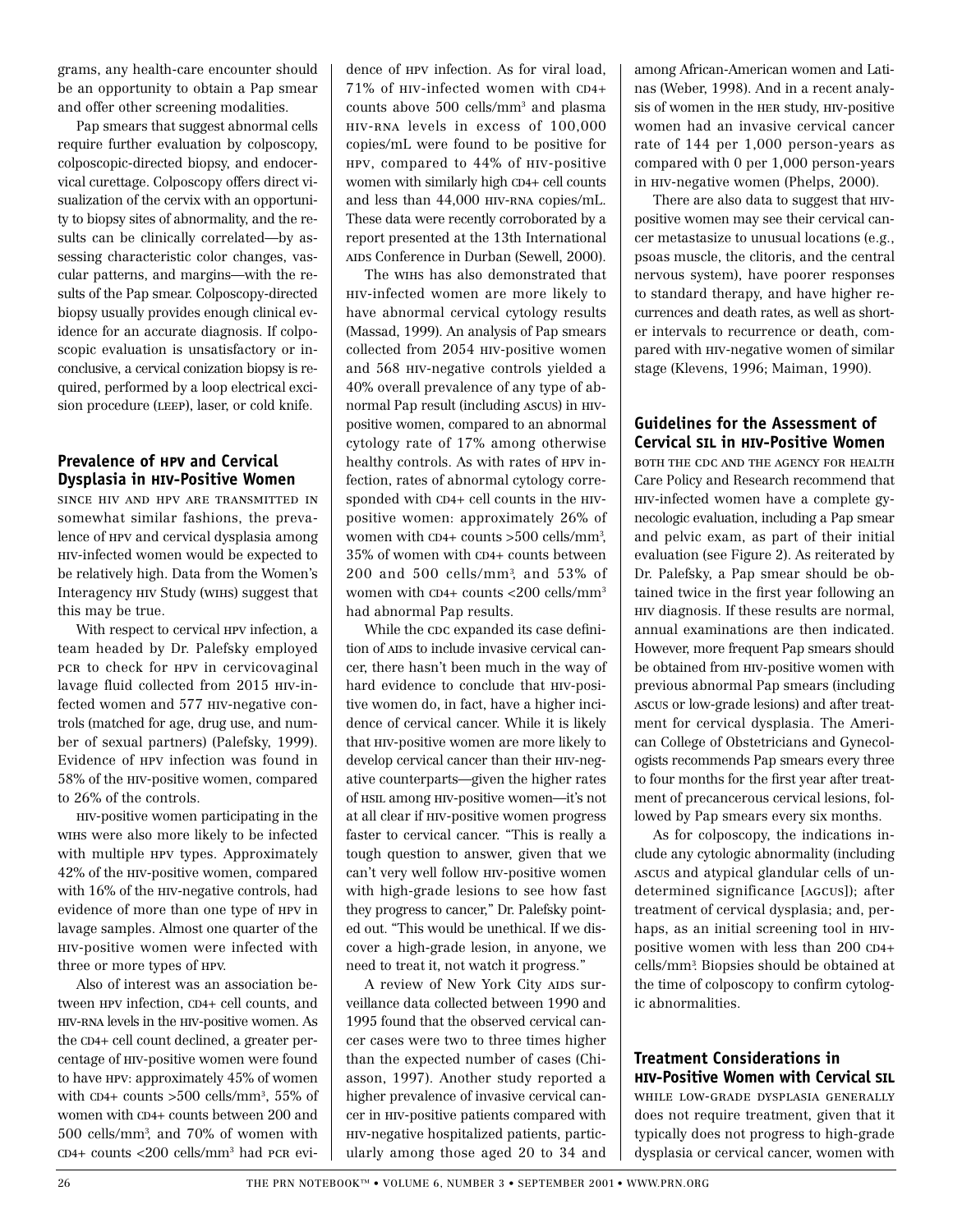hsil require therapy. Loop electric excision, laser ablation, and cryotherapy are highly effective when the entire lesion and transformation zone can be seen by colposcopy and when there is an absence of endocervical involvement. For women who do not meet these criteria, cervical conization remains the gold standard.

Compared to hiv-negative women, in whom the risk of hsil recurrence two years after specific therapy is between 5% and 10%, the recurrence rate in hiv-positive women is in the ballpark of 50% within 12 months after completion of therapy (Maiman, 1993). Thus, there is an urgent need for new treatments—and new treatment strategies—to reduce the recurrence of medium- and high-grade cervical dysplasia in hiv-infected women.

According to a study conducted by the AIDS Clinical Trials Group (ACTG 200), topical vaginal 5-fluorouracil (5-FU) cream (2 g biweekly for 6 months) was shown to reduce recurrence rates after standard treatment for high-grade cervical dysplasia in hiv-positive women (Maiman, 1999). Fifty women were randomized to receive 5% 5- FU; 51 women served as a control group and were simply monitored for cin recurrence. After 18 months of follow-up, approximately 31% of the women in the control group experienced a recurrence of cin, compared to 8% of women who received 5-FU. What's more, there were no grade III or IV toxicities reported in any women receiving 5-FU.

Other treatments in various stages of development include hpv peptide vaccines (e.g., Stressgen's HspE7) and difluoromethyl ornithine (DFMO), a chemotherapeutic agent being studied for its prophylactic potential.

### **Anal Dysplasia and Carcinoma**

#### **Prevalence of hpv, Anal Dysplasia, and Anal Cancer**

anal cancer is fairly rare. its incidence in the general population is less than one per 100,000 people and is one-tenth the current rate of cervical cancer in the United States. However, when evaluating the incidence of anal cancer among specific populations, more startling numbers come into play. In a 1987 paper published in the *New England Journal of Medicine,* the incidence of anal cancer among hiv-negative men who engage in receptive anal in-



Source: Joel Palefsky, MD, FRCP(C). Adapted from 1993 sexually transmitted diseases treatment guidelines. Centers for Disease Control and Prevention. *Morb Mortal Wkly Rep* 42(rr14):89-91, 1993.

The U.S. Centers for Disease Control and the Agency for Health Care Policy and Research recommend that hiv-infected women have a complete gynecologic evaluation, including a Pap smear and pelvic exam, as part of their initial evaluation. A Pap smear should be obtained twice in the first year following an hiv diagnosis. If these results are normal, annual examinations are then indicated. However, more frequent Pap smears should be obtained from hiv-positive women with previous abnormal Pap smears (including ascus or low-grade lesions) and after treatment for cervical dysplasia. The American College of Obstetricians and Gynecologists recommends Pap smears every three to four months for the first year after treatment of precancerous cervical lesions, followed by Pap smears every six months. As for colposcopy, the indications include any cytologic abnormality (including ascus and atypical glandular cells of undetermined significance [agcus]); after treatment of cervical dysplasia; and, perhaps, as an initial screening tool in hiv-positive women with less than 200 cd4+ cells/mm3 . Biopsies should be obtained at the time of colposcopy to confirm cytologic abnormalities. ASCUS: atypical squamous cells of undetermined significance; LSIL: lowgrade squamous intraepithelial lesions; HSIL: high-grade squamous intraepithelial lesions.

tercourse with other men was estimated to be 35/100,000—a rate on a par with the incidence of cervical cancer before routine Pap smears were initiated in the 1940s (Daling, 1987).

Even more troubling is the incidence rate among hiv-positive men who have sex with men. During the late 1980s, the incidence of anal cancer among gay men with AIDS was reported to be twice that of men of the same age, race, and sexual orientation in the years before  $AIDS$  (1975 to 1979) (Goedert, 1998). "In other words," commented Dr. Palefsky, "the incidence of anal cancer may be more than 70 of every

100,000 hiv-infected men who have a history of receptive anal intercourse with other men. This is really a shocking statistic."

No data are available regarding the incidence of anal cancer among hiv-positive or hiv-negative women, although it has been said that anal cancer is about twice as common in women as it is among men (Holmes, 1989; Holly, 1989).

Research into the natural history of anal cancer has been limited—no study has actually been conducted to prove that anal hsil leads to anal cancer. However, it requires little more than common sense to conclude that hsil represents the true pre-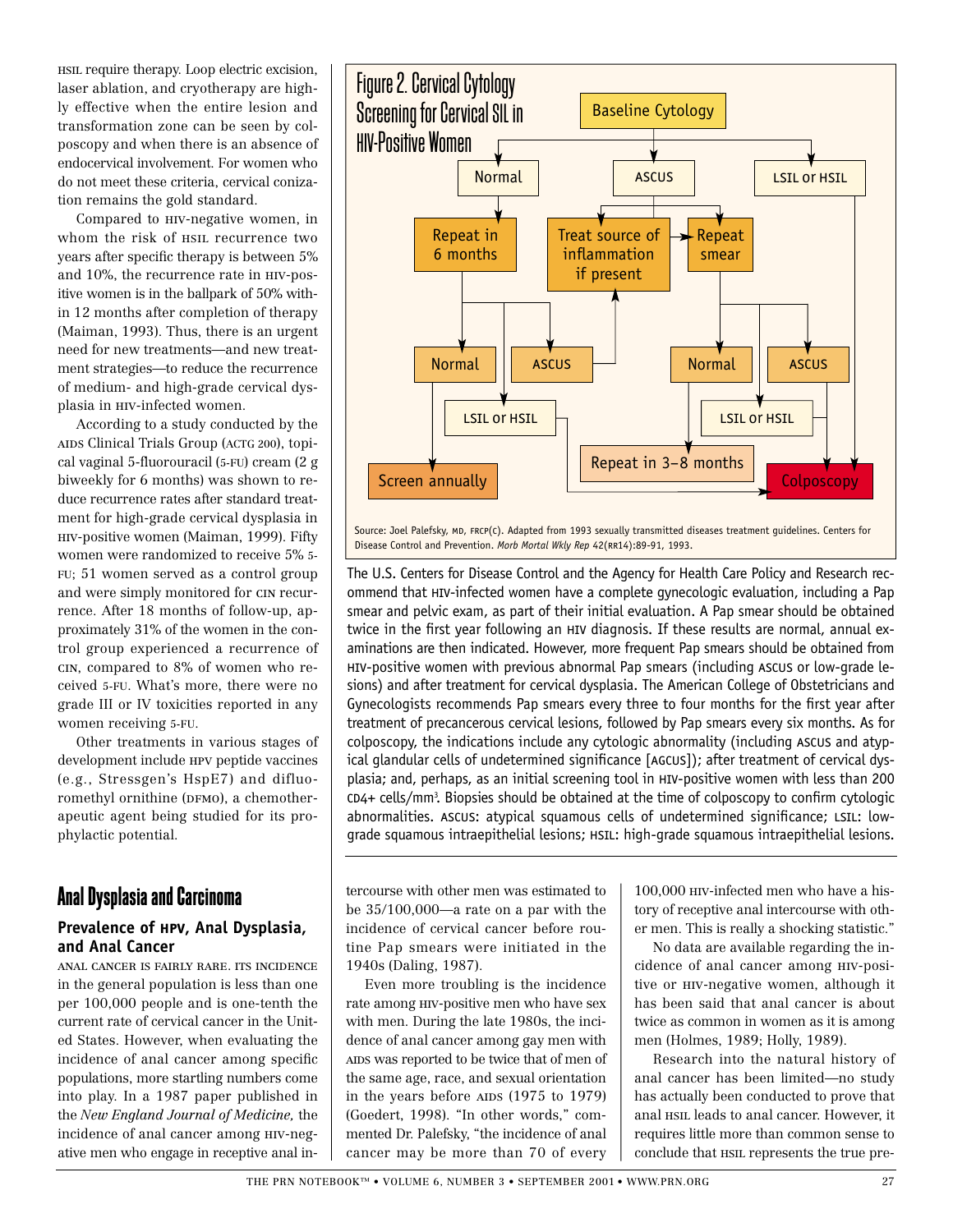## Figure 3. Images of Anal SIL





Images taken during high-resolution anoscopy (hra) after applying 3% acetic acid. Areas of acetowhiteness correlate with higher nuclear density; a mild acetowhite epithelium correlates with less severe disease, whereas intensely acetowhite epithelium correlates with more advanced forms of sil.

**A)** healthy epithelial tissue appears pink and shiny [area 1]; a cluster of condylomas [area 2]; a thick acetowhite flat HSIL plague within the squamocolumnar junction [area 3]. While the condylomas would likely have been felt upon digital examination, the HSIL lesion would have been missed without hra and application of acetic acid.

**B)** Epithelium coated with acetic acid and Lugol's iodine solution. Healthy epithelial tissue is dubbed Lugol's positive and appears mahogany/black in color [area 1]; Lugol's iodine solution is not fully absorbed by areas of low-grade dysplasia (Lugol's positive LSIL) and appears dark yellow/mustard in color [area 2]; high-grade dysplastic lesions of the epithelium absorb very little Lugol's iodine solution (Lugol's negative HSIL) and appear white or light yellow [area 3].

Source: Stephen E. Goldstone, MD

cursor lesion to anal cancer, based on what is already known about cervical hsil and its association with cervical cancer. This assumption is based on a number of factors, including the histologic similarities between anal and cervical cancer and the observation that, like cervical cancer, anal cancer is often found with overlying hsil.

As with cervical cancer, it is also not clear if hiv-positive men or women with anal sil progress to anal cancer faster than their hivnegative counterparts. "We know that hiv-positive women are more likely to have cervical dysplasia and that they progress faster to HSIL than hiv-negative women, but we don't know if they have an accelerated rate of progression to cervical cancer," Dr. Palefsky explained. "Similarly, we see a higher prevalence of anal dysplasia in hiv-positive women and gay and bisexual men, but it's not at all clear if ongoing immune suppression increases their risk of anal cancer. I'm inclined to say that there is a higher risk of anal cancer in these patients, but we really don't have the data to support this."

While **HIV-positive** men and women might not necessarily progress to anal cancer faster than their hiv-negative peers, they are certainly at greater risk for anal cancer, given the highly disproportionate rate of  $HSL$  among HIV-positive patients. In one San Francisco cohort consisting of more than 600 msm, lsil and hsil were present in 124/346 (36%) of hiv-positive men and 19/262 (7%) hiv-negative men (Palefsky, 1998). The relative risk of sil among hiv-positive men was inversely correlated with CD4+ cell count, when compared with hivnegative men. For those with a CD4+ count greater than 500 cells/mm3 , the relative risk was 3.8; for those with a CD4+ count between 200 and 500 cells/mm3 , the relative risk was 5.6; and for those with a CD4+ count less than 200 cells/mm3 , the relative risk was 7.3.

As for the natural history of sil in gay and bisexual men, prospective studies conducted in Seattle

and San Francisco have yielded interesting results. In the Seattle cohort, 158 hiv-positive and 147 hivnegative msm without initial evidence of anal sil were monitored for an average of 21 months (Critchlow, 1995). In less than two years, HSIL developed in  $24/158$ (15%) of the hiv-positive men and 8/147 (5%) hiv-negative men.

In a study evaluating the natural history of  $HSE$  in another of Dr. Palefsky's San Francsico cohorts, 277 hiv-positive msm and 221 hivnegative msm—all of whom entered the study with either normal anal Pap test results, ascus, or lsil were followed prospectively for approximately four years (Palefsky, 1998a). During this period, 49% of the hiv-infected men developed hsil, compared with 17% of the hiv-negative men. What's more, hiv-positive men with either lowgrade dysplasia or ascus at baseline were more likely to develop hsil during the four years of followup, compared with hiv-positive men with normal anal Paps upon entering the study (57% vs. 38%, respectively). As for hiv-negative men with ascus or LSIL at baseline, 33% developed hsil during the four years of follow-up, compared with 14% of hiv-negative men who entered the study with normal anal cytologies.

As for anal hpv infection in both hiv-positive and hiv-negative men and women, several studies have provided a startling glimpse at the prevalence of hpv infection, indicating that current sil and anal cancer rates may really only be the tip of the iceberg. Results from cross-sectional analyses have shown that anal HPV infection is found in nearly all hiv-positive men, as well as in a substantial proportion of hiv-negative men. In one of Dr. Palefsky's San Francisco cohorts, 93% of the hiv-positive men and 61% of the hiv-negative men had anal hpv infection detected by pcr in single samplings (Palefsky, 1998b). According to Dr. Palefsky, hpv type 16 was the most common viral type in both groups of men and, as discussed above, the ma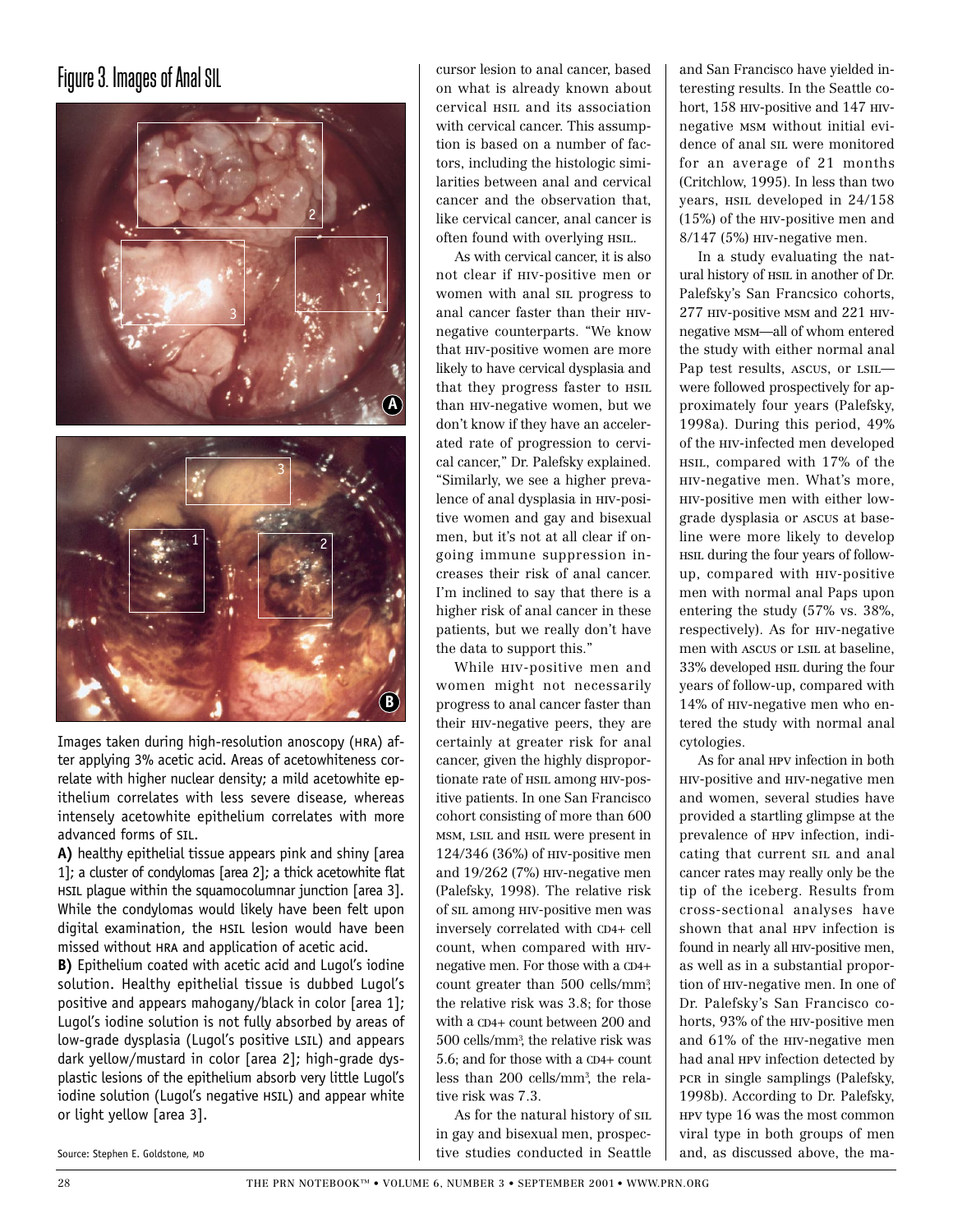jority of hiv-infected men had evidence of multiple hpv types in their anuses (73% vs. 23% of hiv-negative men).

Data from cross-sectional analyses involving women also paint a grim picture. In one recent wihs analysis published by Dr. Palefsky and his colleagues, anal HPV infection was more frequent than cervical infection in both hiv-positive and highrisk hiv-negative women (Palefsky, 2001). One hundred seventy of 223 (76%) hivpositive women and 24/57 (42%) HIV-negative women had anal hpv infection detected by pcr. Among 200 women for whom there were concurrent anal and cervical hpv data, anal hpv was more common than cervical hpv in both hiv-positive (79% vs. 53%) and hiv-negative women (43% vs. 24%). Dr. Palefsky also reported that detection of hpv was inversely associated with CD4+ cell counts, but was not associated with plasma HIV-RNA levels.

#### **Screening Issues**

there is no denying that cervical pap smear and colposcope screenings have had a profound effect on the incidence of cervical cancer, among both hiv-positive and hiv-negative women. If we are to assume that anal dysplasia is similar to cervical dysplasia in its natural history and pathogenesis, compounded by the seemingly high prevalence and incidence of  $HSL$  in certain populations, then isn't it possible that anal cytology screenings might play an invaluable role in detecting (and treating) high-grade dysplastic lesions, before they progress to anal cancer? According to Dr. Palefsky, the answer is most likely "yes," but not without potential caveats to consider.

Discussing results from one of his cohorts of msm in San Francsico, Dr. Palefsky indicated that the sensitivity of anal Paps— "tush Paps" as he refers to them—to detect abnormal cytology was approximately 80% in hiv-positive men and 51% in hiv-negative men, roughly similar to the accuracy of cervical Pap smears in hiv-positive and hiv-negative women. However, anal Pap smears often yielded incorrect results regarding the grade of anal dysplasia present—a number of lesions that were said to be of a low-grade variety upon conducting a Pap smear were actually high grade upon conducting high-resolution anoscopy and biopsy. "Anal Pap smears are definitely appropriate as initial screening strategies," commented Dr. Palefsky.



While routine anal cytology screening has not been standardized by the United States Public Health Service (including the U.S. Centers for Disease Control), there is growing evidence to suggest that an anal screening program should be incorporated into the care of all atrisk individuals (e.g., men with a history of anal intercourse with other men [regardless of hiv serostatus], all hiv-positive men and women, and all women with high-grade cervical or vulvar lesions or cancer). At the time of the initial screening, if the cytology is normal, it is recommended that an anal Pap smear be repeated annually for hiv-positive men, and every two to three years for hiv-negative men. In the event of abnormal Pap findings whether it be ASCUS, LSIL, or HSIL—high-resolution anoscopy with biopsy should be performed. ASCUS: atypical squamous cells of undetermined significance; LSIL: low-grade squamous intraepithelial lesions; HSIL: high-grade squamous intraepithelial lesions.

"But it's important that any abnormality be followed up with high-resolution anoscopy and that lesions be biopsied to confirm the grade of dysplasia."

To conduct an anal Pap smear, a Dacron swab is inserted approximately 1.5 to 2 inches (approximately 3 to 5 cm) into the anal canal. "It's important to use a Dacron swab, not a cotton swab, as cotton clings to the cells and won't give them up easily for cytology," recalled Dr. Palefsky. "And be sure to moisten the swab with water, not lubricant. You'll want the Pap smears to be comfortable for patients without botching the sample."

Once inserted deep enough into the anus—this is necessary, in order to collect both rectal columnar and anal squamous cells—the swab should be pulled out slowly, applying some pressure to the wall of the anus, rotating the swab in a spiral motion along the way. From there, the cells collected with the swab can be placed in the "ThinPrep" methanol fixative medium or spread onto a glass slide and dipped in fixative solution and, finally, shipped off to a cytology lab for analysis.

In the event of abnormal Pap findings whether it be ascus, LSIL, or  $H\sin$ —highresolution anoscopy should be performed. To visualize the anal wall, a disposable anoscope is used. As explained by Dr. Palefsky, it is inserted through the anal canal using a water-based lubricant. A swab, wrapped in gauze and soaked in 3% acetic acid, is then passed through the anoscope. The anoscope is then removed, leaving the acetic acid-soaked swab in the anus, pressed up against the anal epithelia, for approximately one minute. The swab is then removed and the anoscope reinserted. A colposcope is then inserted, through the anoscope, to conduct the visual inspection.

Whereas healthy epithelial tissue inside the anus is pink and shiny, the application of acetic acid will turn dysplastic lesions dull and white. These should be inspected and a biopsy should be taken. Another dye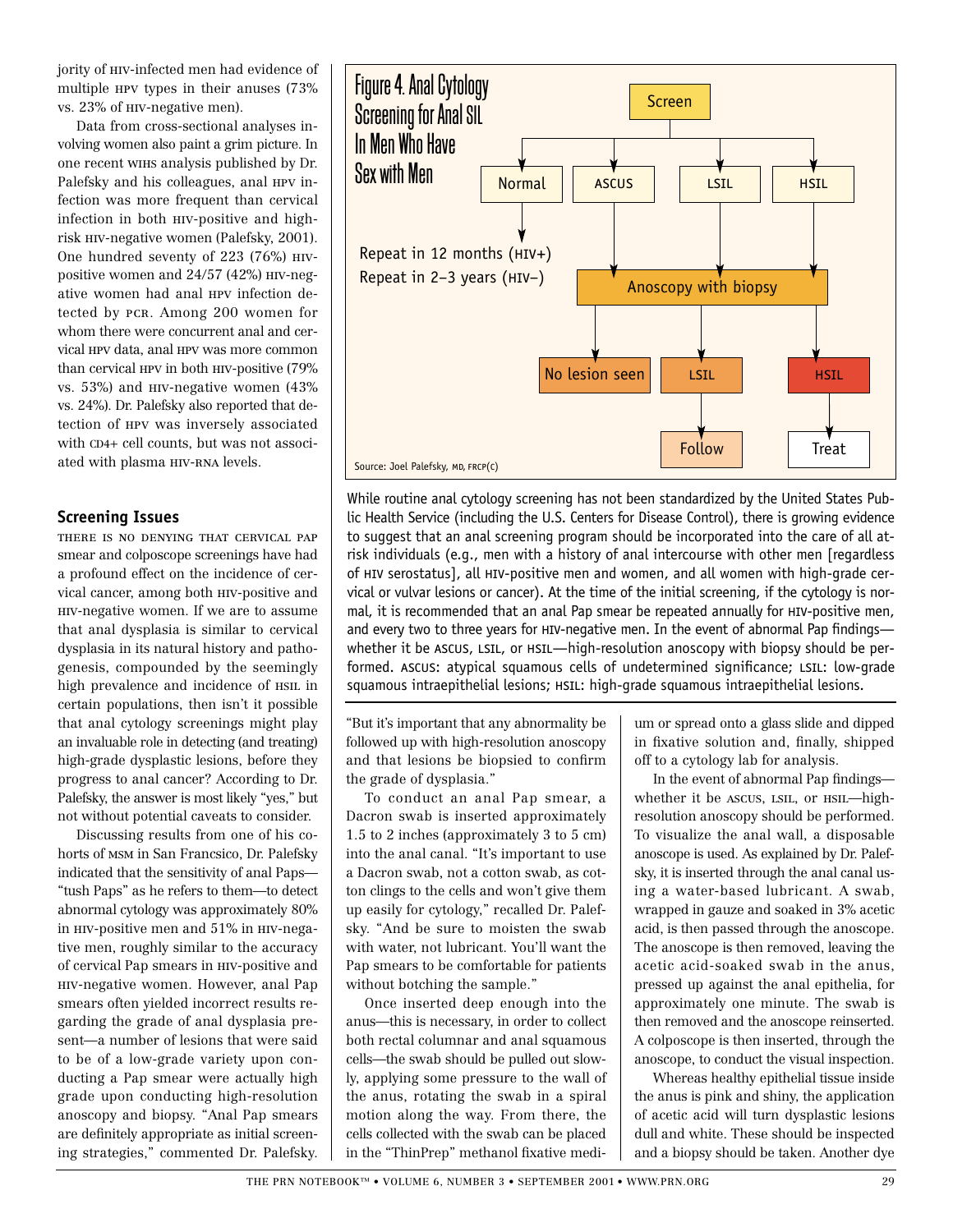that can be used is Lugol's solution. When taken up by healthy epithelial tissue, it will render the anal wall a deep mahogany color. Conversely, dysplastic lesions do not fully absorb this iodine-rich solution and will likely turn a mustard or light yellow color. These, too, should be examined and biopsied for staging purposes.

As for anal warts found during visual inspection of the anus and anal wall, Dr. Palefsky pointed out that, in some cases, condylomas may contain high-grade lesions and should be biopsied and/or removed. "Even though these warts rarely, if ever, progress to high-grade dysplasia or anal cancer, there may be high-grade disease mixed in with them and, as a result, require treatment," he said.

With that said, Dr. Palefsky discussed the elements of an anal screening program that should be incorporated into the care of all gay and bisexual men (see Figure 4). At the time of the initial screening, if the cytology is normal, it is recommended that an anal Pap smear be repeated annually for hiv-positive men, and every two to three years for hiv-negative men. If the patient is found to have LSIL, routine follow-up should occur every six to 12 months without necessitating therapy. As with cervical lesions, only those patients with  $HSE$  should routinely receive therapy.

During the question-and-answer period that followed Dr. Palefsky's prn lecture, Dr. Stephen Goldstone, a colleague of Dr. Palefsky's and a surgeon specializing in anorectal care in New York, suggested that clinicians, at a minimum, should be conducting visual and digital rectal examinations in their patients at least once a year. In a *Diseases of the Colon and Rectum* paper published in May 2001, Dr. Goldstone and his colleagues reported that a sizeable percentage (39%) of 39 gay and bisexual men with noncondylomatous benign anal disease—e.g., hemorrhoids, fissures, etc.—referred for surgical treatment had anal  $HSL$ on biopsy (Goldstone, 2001). "What this tells us," Dr. Goldstone said, "is that men who have sex with men who have any signs of anal disease should be evaluated for anal sil. It's also important for primary care providers to keep lines of communication open in order to determine which patients are at risk for anal sil. Patients might not volunteer information about their sexual history or behaviors. It's up to providers to bring the topic up and to make their patients feel comfortable discussing sexual issues."

As for women, screening strategies for anal dysplasia have not yet been elucidated, but are definitely warranted—especially for women with hiv or a history of cervical hpv infection and hsil. Dr. Palefsky and Dr. Goldstone have both hinted that anal cytology guidelines for hiv-positive and hiv-negative women would look very much like the screening recommendations for hiv-positive and hiv-negative msm.

## **Treating Dysplasia and the Effects of HAART**

#### **Treatment Considerations**

while not a whole lot is known about the most effective ways to treat anal dysplasia, a number of lessons can be learned from the experience of cervical dysplasia and its various treatment modalities. For starters, Dr. Palefsky does not routinely recommend that low-grade cervical or anal dysplasia be treated, given the likelihood of pain associated with treatment, the high recurrence rate of low-grade lesions, and the low risk of progression to cancer. "Still," he added, "many of our patients opt for therapy to relieve symptoms, especially when warts are involved. They can itch and they can burn and they can be rather unsightly. What's more, treatment may help reduce the spread of hpv from one person to another."

Therapies for condylomas that can be applied at home include: imiquimod (Aldara), a cream that is applied three times weekly; podophyllotoxin (Condylox), a gel applied in cycles of three days on/four days off; and 5-FU cream. Condyloma treatments that can be administered by a clinician are similar to those used for the treatment of hsil. These include: liquid nitrogen, 80% trichloroacetic acid, surgical excision, laser ablation, thermocoagulation/infrared coagulation, leep, and intralesional interferon. "Again, these aren't routinely recommended for patients with condylomas or lowgrade lesions," reiterated Dr. Palefsky. "However, when we're dealing with high-grade dysplasia, treatment becomes necessary."

As with cervical lesions, a number of patients with hsil experience a recurrence or persistence of high-grade lesions. In turn, the need to retreat  $HSTL$  is commonplace in both hiv-negative and hiv-positive men who have sex with men.

#### **The Effects of haart**

much of what is known about the prevalence and natural history of cervical and anal hpv infection, dysplasia, and the risk of carcinoma—in the setting of hiv—comes from studies conducted prior to the widespread use of haart. In fact, many of the cohort studies described above involved patients who were not receiving antiretroviral therapy and, as a result, paint a slightly skewed picture of what to expect in patients who are now able to achieve durable suppression of hiv-rna levels and substantial increases in CD4+ cells. In this way, there are two possible scenarios to consider: 1) that the virologic and immunologic benefits of haart will ultimately heighten the immune response to hpv infection and lead to the regression of highgrade lesions and halt the development of new lesions, or 2) that haart will have little impact on the natural history of hpv infection and possibly increase the risk of cervical or anal cancer, given that patients with  $HSE$  will be living longer and, as a result, see their hpv disease progress to more advanced stages.

It is not yet clear which of these two scenarios is correct, given that follow-up data are still limited among hiv-positive men and women with  $HSE$  who have initiated haart. And the results that have been reported thus far are decidedly mixed.

In one study evaluating 49 women with advanced hiv disease screened before starting haart and then five months after initiating therapy, no changes in the rate of HPV infection or in the level of HPV-DNA in cervical tissue was found (Heard, 1998). However, some improvement in clinical disease was demonstrated, with the prevalence of cervical sil falling from 66% before haart to 49% five months after therapy was started. Regression from high-grade to low-grade cervical sil or normal cytology occurred in 23%, while regression from low-grade sil to normal was documented in 43%. It is important to note, however, that some women who had normal cytologies or low-grade dysplasia prior to intiating haart went on to develop high-grade lesions within five months after starting therapy.

As for the impact of haart on the prevalence and natural history of anal dysplasia, Dr. Palefsky does not anticipate much of a change for the better (Palefsky, 2000). Among 28 hiv-positive msm who had high-grade dysplasia at the time of initiating haart, cytology and biopsy tests